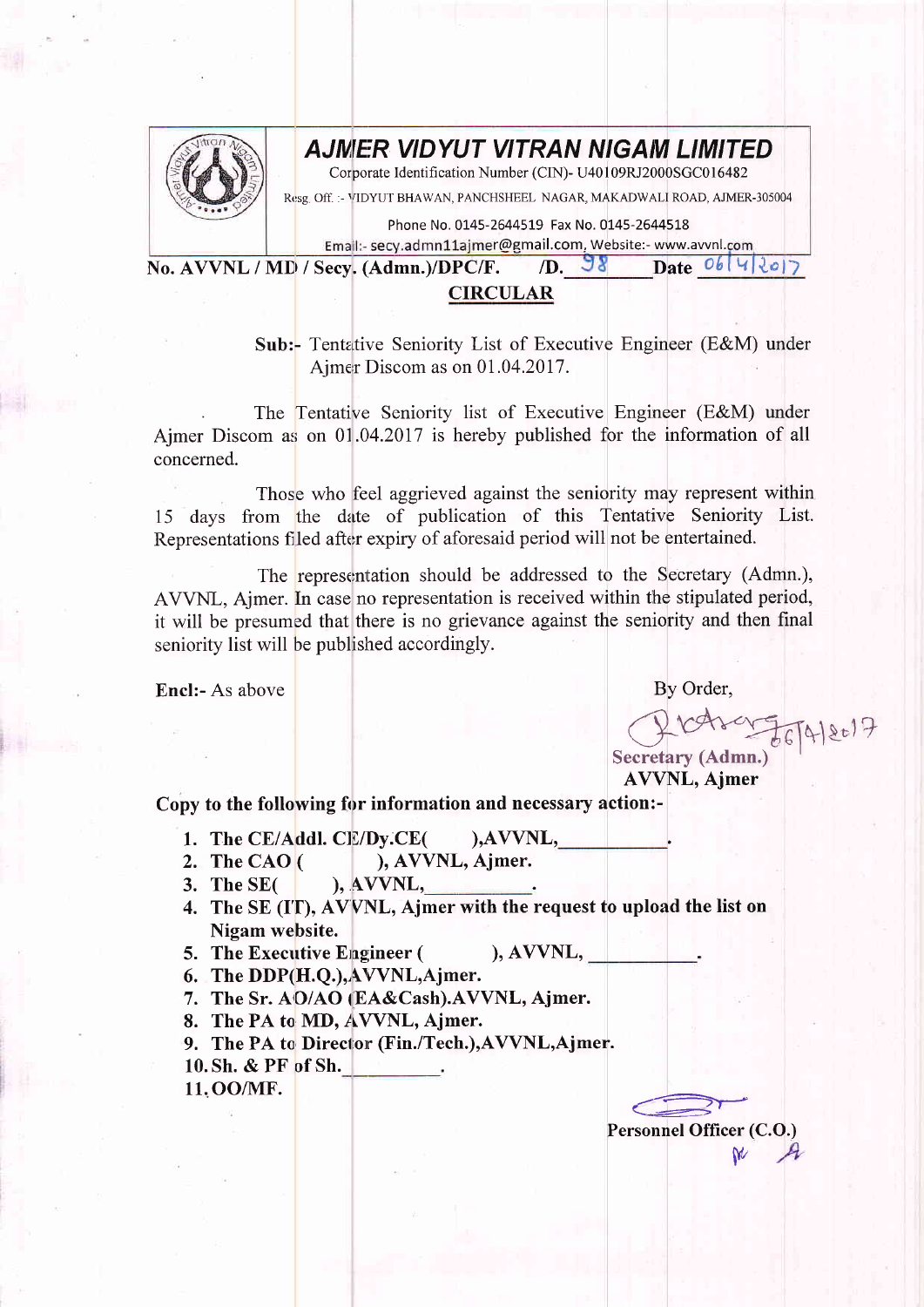| $\frac{1}{2}$   | <b>Tentative Seniority List of Ex</b> |            |               |                 | ecutive Engineers (E&M) as on 01-04-2017 under Ajmer Discom |                        |
|-----------------|---------------------------------------|------------|---------------|-----------------|-------------------------------------------------------------|------------------------|
|                 | Name                                  | Categ.     | <b>D.O.B.</b> | <b>DPC Year</b> | Qual.                                                       | Remarks                |
|                 | S.D. ASUDANI                          | GEN        | 22.09.1960    | 2007-08         | B.E.(ELEC.).                                                | Sealed Cover (2013-14) |
| $\mathbf 2$     | R.S. KALER                            | <b>GEN</b> | 05.12.1960    | 2007-08         | B.E.(ELEC.),                                                | Sealed Cover (2014-15) |
| $\epsilon$      | RAM RATAN KHATIK                      | SC         | 25.06.1965    | 2007-08         |                                                             |                        |
| 4               | MAHESH KUMAR SINGHAL                  | SC         | 04.04.1966    | 2007-08         | B.E.(ELEC.),                                                |                        |
| $\sigma$        | RATAN LAL KHATIK                      | SC         | 05.07.1962    | 2007-08         |                                                             |                        |
| S               | <b>BABU LAL</b>                       | SC         | 01.01.1967    | 2007-08         |                                                             |                        |
| $\overline{ }$  | VERMA<br>SOHAN LAL                    | SC         | 12.10.1970    | 2007-08         | B.E.(ELEC.),                                                |                        |
| $\infty$        | SUSHIL KIMAR                          | <b>GEN</b> | 29.11.1958    | 2008-09         |                                                             | Sealed Cover (2016-17) |
| $\circ$         | VIJAY PRATAP SINGH                    | GEN        | 08.07.1960    | 2008-09         |                                                             |                        |
| $\overline{10}$ | REVANTI LAL JAIN                      | <b>GEN</b> | 15:04.1963    | 2008-09         | B.E.(ELEC.)                                                 |                        |
| $\Box$          | DHIRENDRA SANI                        | OBC        | 16.05.1958    | 2009-10         | B.E.(ELEC.)                                                 |                        |
| $\overline{2}$  | GIRISH KUMAR PAREEK                   | GEN        | 17.10.1962    | 2009-10         | B.E.(ELEC.),                                                |                        |
| 13              | RAMESH CHANDRA SHARMA                 | GEN        | 10.08.1960    | 2009-10         | B.E.(ELEC.)                                                 |                        |
| $\overline{1}$  | PRASAD DUBEY<br><b>KESHAV</b>         | <b>GEN</b> | 26.11.1958    | 2009-10         |                                                             |                        |
| 15              | R.N. VAISHNAVA                        | <b>GEN</b> | 15.08.1959    | 2009-10         | B.E., MBA &                                                 |                        |
| $\overline{16}$ | SINGH JHALA<br>MAHIPAL                | <b>GEN</b> | 03.01.1964    | 2009-10         | B.E.(ELEC.)                                                 |                        |
| $\overline{17}$ | S.R. DANODIA                          | SC         | 01.07.1960    | 2010-11         | B.E.(ELEC.)                                                 |                        |
| 18              | HUBB LAL BAGHEL                       | GEN        | 05.02.1959    | 2010-11         | B.SC.(ELEC.                                                 |                        |
| 19              | VIDHYADHAR SINGH                      | <b>GEN</b> | 08.05.1960    | 2010-11         | AMIE(ELECT.),                                               |                        |
| 20              | KHURSHID HUSSAIN                      | GEN        | 02.09.1961    | 2010-11         | B.E.(MECH.)                                                 |                        |
| $\overline{21}$ | MUKESH THAKUR                         | <b>GEN</b> | 16.09.1960    | 2010-11         | AMIE(ELEC.),                                                |                        |
| 22              | PURUSHOTTAM PALIWAL                   | <b>GEN</b> | 04.07.1957    | 2010-11         | AMIE, Diploma                                               |                        |
| 23              | 7<br>KUMAR SHARMA<br><b>ASHOK</b>     | <b>GEN</b> | 25.09.1964    | 2010-11         |                                                             |                        |
| 24              | SATYA NARAIN SHARMA                   | <b>GEN</b> | 25.10.1962    | 2010-11         | AMIE(MECH.),                                                |                        |
| 25              | GIRISH KUMAR JOSHI                    | <b>GEN</b> | 08.08.1964    | 2010-11         | B.E.(ELEC.).                                                |                        |
| 26              | MUKESH CHANDRA BALDI                  | <b>GEN</b> | 02.02.1972    | 2010-11         | B.E.(ELEC.), Ho                                             |                        |
|                 |                                       |            |               | $\mathscr{E}$   | Ł                                                           | z                      |

 $\hat{\mathcal{L}}$ 

融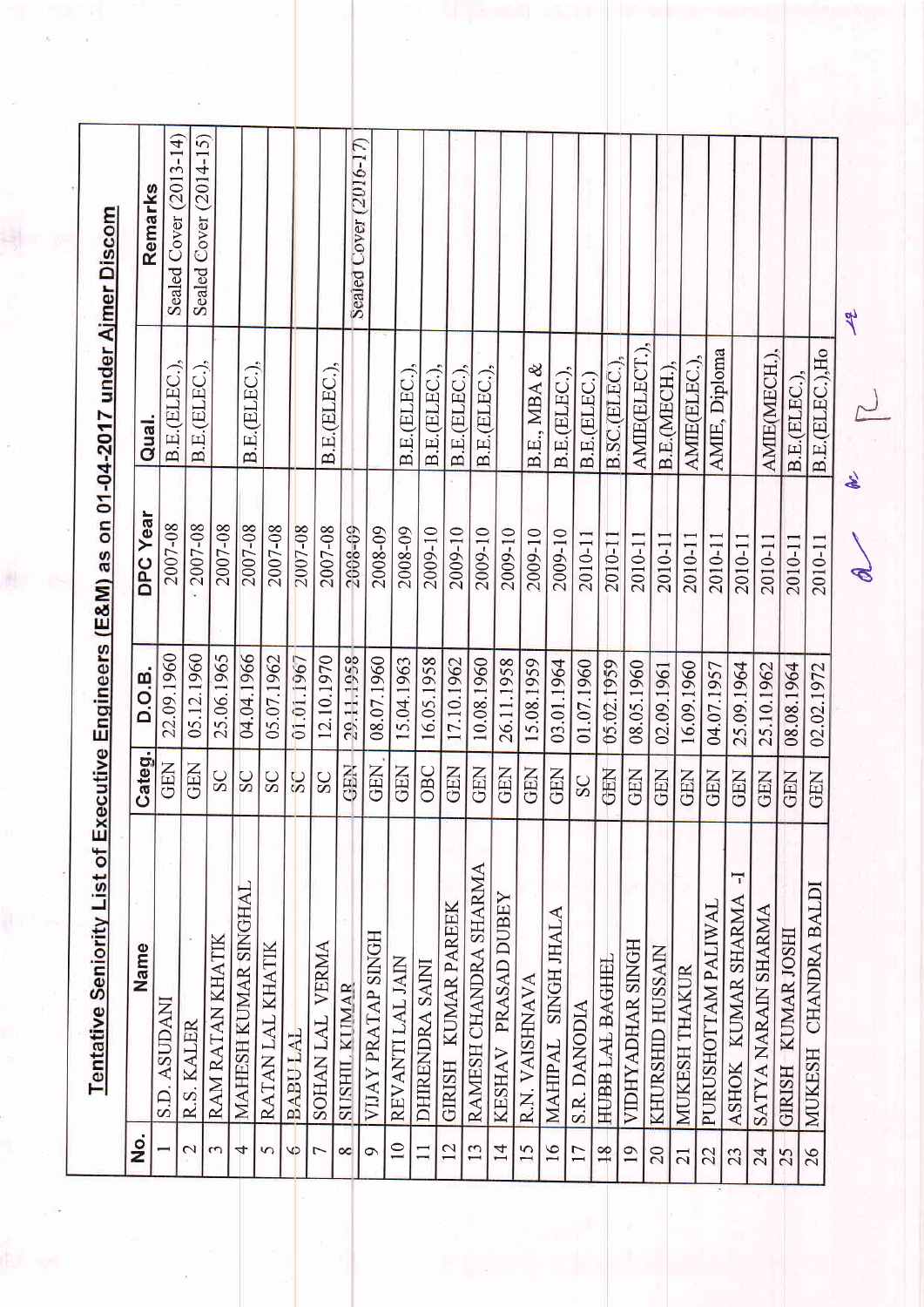| о<br>2   | Name                            | Categ.     | D.O.B.     | <b>DPC Year</b> | Qual.        | Remarks |
|----------|---------------------------------|------------|------------|-----------------|--------------|---------|
| 27       | GHANSHYAM DAS PHULWARI          | SC         | 01.07.1965 | 2011-12         | B.E.(ELEC.), |         |
| 28       | BABU LAL BASWAL                 | SC         | 01.05.1957 | 2011-12         | DIP          |         |
| 29       | BAL MUKUND SHARMA               | <b>GEN</b> | 01.04.1958 | 2011-12         | B.E.(ELEC.), |         |
| 30       | BALVEER SINGH SHEKHAWAT         | <b>GEN</b> | 15.06.1962 | 2011-12         | AMIE,        |         |
| $31 -$   | SUDHINDRA KUMAR UPADHYAY        | <b>GEN</b> | 09.02.1964 | 2011-12         |              |         |
| $32^{1}$ | <b>RAM BINAY SINGH</b>          | <b>GEN</b> | 15.01.1962 | 2011-12         | B.E.(ELEC.)  |         |
| 33       | NARENDRA SINGH GARWAL           | <b>GEN</b> | 26.09.1964 | 2011-12         | B.E.(ELEC.), |         |
| 34       | GOPAL CHATURVEDI                | <b>GEN</b> | 21.09.1965 | 2011-12         | BE(ELEC.),   |         |
| 35       | RAJENDRA SINGH SHEKHAWAT        | <b>GEN</b> | 15.06.1962 | 2011-12         | B.E.(ELEC.), |         |
| 36       | VIJAY KUMAR AGARWAL             | <b>GEN</b> | 10.03.1965 | 2011-12         |              |         |
|          | RAJEEV VERMA                    | <b>GEN</b> | 24.11.1966 | 2011-12         |              |         |
|          | SHEESH RAM VERMA                | <b>GEN</b> | 03.01.1967 | 2011-12         | B.E          |         |
|          | PARAS KUMAR JAIN                | <b>GEN</b> | 07.04.1963 | 2011-12         | B.E.(ELEC.), |         |
|          | <b>BHAWANI SHANKAR</b>          | <b>GEN</b> | 22.06.1966 | 2011-12         | B.E.,        |         |
|          | SHAITAN SIGNH RAO               | <b>GEN</b> | 15.10.1965 | 2011-12         |              |         |
|          | GAJANAND SAINI                  | OBC        | 22.06.1962 | 2011-12         | <b>AMIE</b>  |         |
|          | <b>BHAGWAN DAS</b>              | SC         | 10.05.1967 | 2011-12         | B.E.(ELEC.), |         |
|          | INDER RAJ MEENA                 | 57         | 02.07.1971 | 2011-12         |              |         |
|          | <b>SUBE SINGH RAO</b>           | <b>GEN</b> | 05.05.1957 | 2012-13         | B.E.         |         |
|          | MAHENDRA KUMAR SHARMA           | <b>GEN</b> | 05.11.1959 | 2012-13         | B.E.         |         |
|          | HUSSAIN MANSURI<br><b>NASIR</b> | <b>GEN</b> | 01.01.1963 | 2012-13         | B.E.(ELEC.), |         |
|          | <b>INDER SINGH</b>              | <b>GEN</b> | 02.10.1963 | 2012-13         | B.E.(ELEC.)  |         |
|          | SHARWAN RAM BIDIYASAR           | <b>GEN</b> | 26.11.1962 | 2012-13         | B.E.(ELEC.)  |         |
|          | KUMAR SHARMA<br><b>KAMLESH</b>  | <b>GEN</b> | 28.06.1962 | 2012-13         | Diploma in   |         |
|          | <b>SHEKH SABIR ALI</b>          | <b>GEN</b> | 22.10.1965 | 2012-13         |              |         |
|          | VIRENDRA KUMAR SANCHETI         | <b>GEN</b> | 17.09.1965 | 2012-13         |              |         |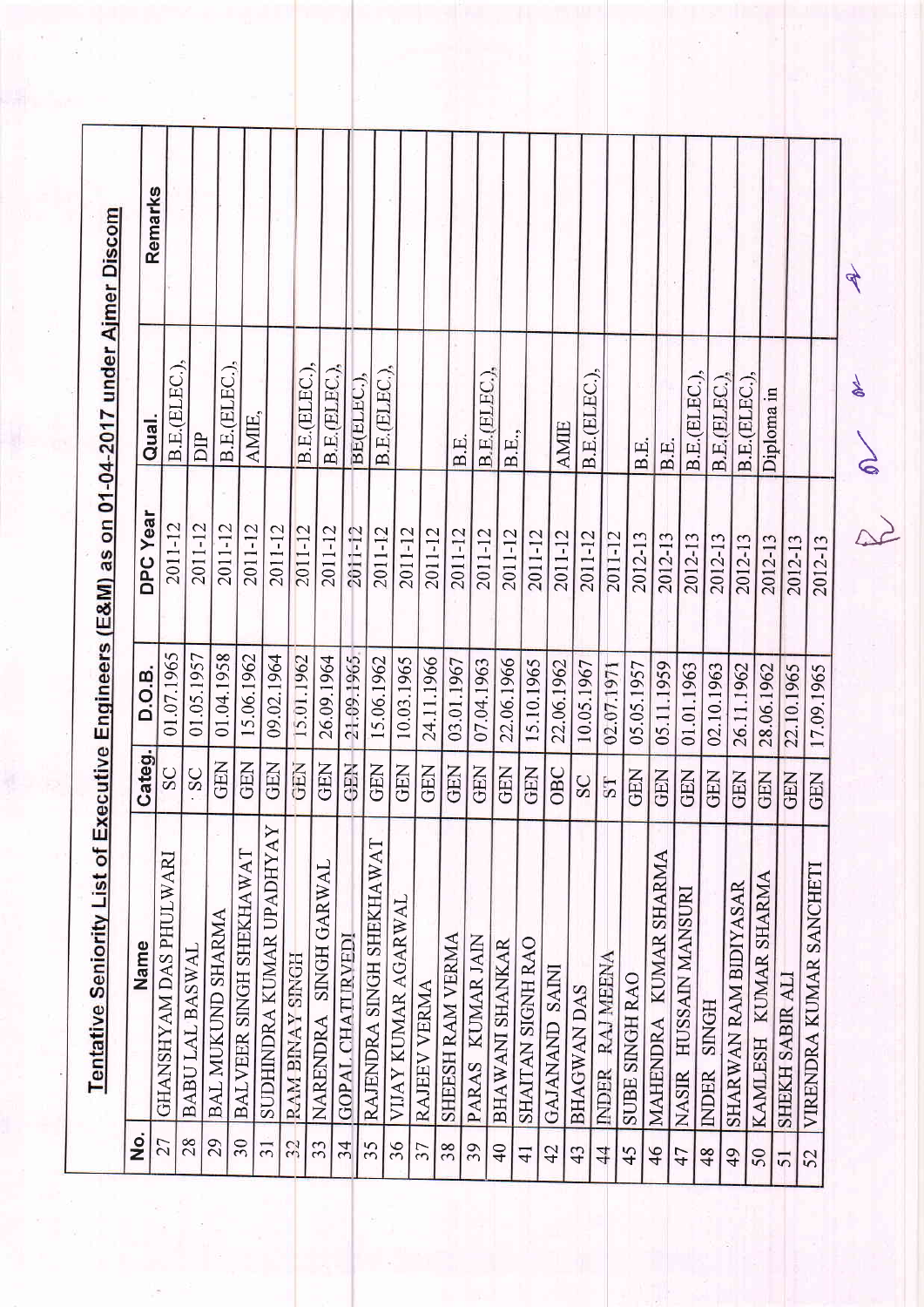Remarks Tentative Seniority List of Executive Engineers (E&M) as on 01-04-2017 under Aimer Discom K **B.SC.ENG.(ELE** Diploma in Elect. MBA (Finanace) Electronics) & Degree in BE B.E.(ELEC.), B.E.(ELEC.) BE(ELEC.), B.E.(Elect.) Diploma in Diploma in Elect. & Qual. B.E. B.E. B.E. **DPC Year** 2014-15<br>2014-15 2014-15 2013-14 2013-14  $\frac{2014-15}{201}$  $\frac{2014-15}{ }$ 2012-13 2012-13 2012-13 2013-14 2013-14 2013-14 2013-14 2013-14 2013-14 2013-14 2013-14 2013-14 2013-14 2013-14 2012-13 2012-13 2012-13 15.07.1964 GEN 28.08.1965 06.07.1965 15.10.1966 01.10.1963 03.07.1965 15.10.1964 20.12.1962 01.02.1964 02.11.1973 27.12.1962 01.07.1961 11.09.1964 31.07.1964 26.05.1963 01.02.1964 12.03.1962 01.07.1974 08.05.1963 13.06.1960 02.01.1974 08.12.1971 06.05.1971 03.08.1971 D.O.B. GEN GEN GEN **GEN** GEN GEN **GEN** Categ. GEN GEN GEN **GEN** GEN **SEX** GEN **GEN** SC SC  $|S_0|$  $TS$ ST **TS**  $TS$ DINESH KUMAR KHANDELWAL VIRENDRA SINGH SHEKHAWAT ASHOK KUMAR SHARMA-II RAM PRATAP SINGH DHAKA MANNU LAL PRAJAPATI SUGAN CHAND MEERAI MUKUL KULSHRESTHA NAMO NARAIN MEENA LAXMILAL MEGHWAL MANGI LAL SHARMA SUSHIL KUMAR SINGH PEERU MAL JEENGAR GAJRAJ SINGH MEENA RATAN LAL LAKHERA ASHOK KUMAR JHA ARUN KUMAR JOSHI RAJ PAL SINGH AKAL RAM PRASAD MEENA NARENDRA KUMAR<br>BHATNAGAR **BHAWANI SHANKAR** KAMLI RAM MEENA Name FAHLI RAM MEENA RAVEESH TYAGI L.C. PRAJAPATI  $\frac{1}{76}$  $\overline{74}$  $60$ 59 66 67  $\overline{C}$  $\overline{75}$ 69  $\frac{1}{2}$ 56 58  $\overline{61}$ 62  $|\vec{z}|$  $73$ 64 65 68  $\overline{71}$ 57 63 54 55 53

 $R_{\rm s}$  or